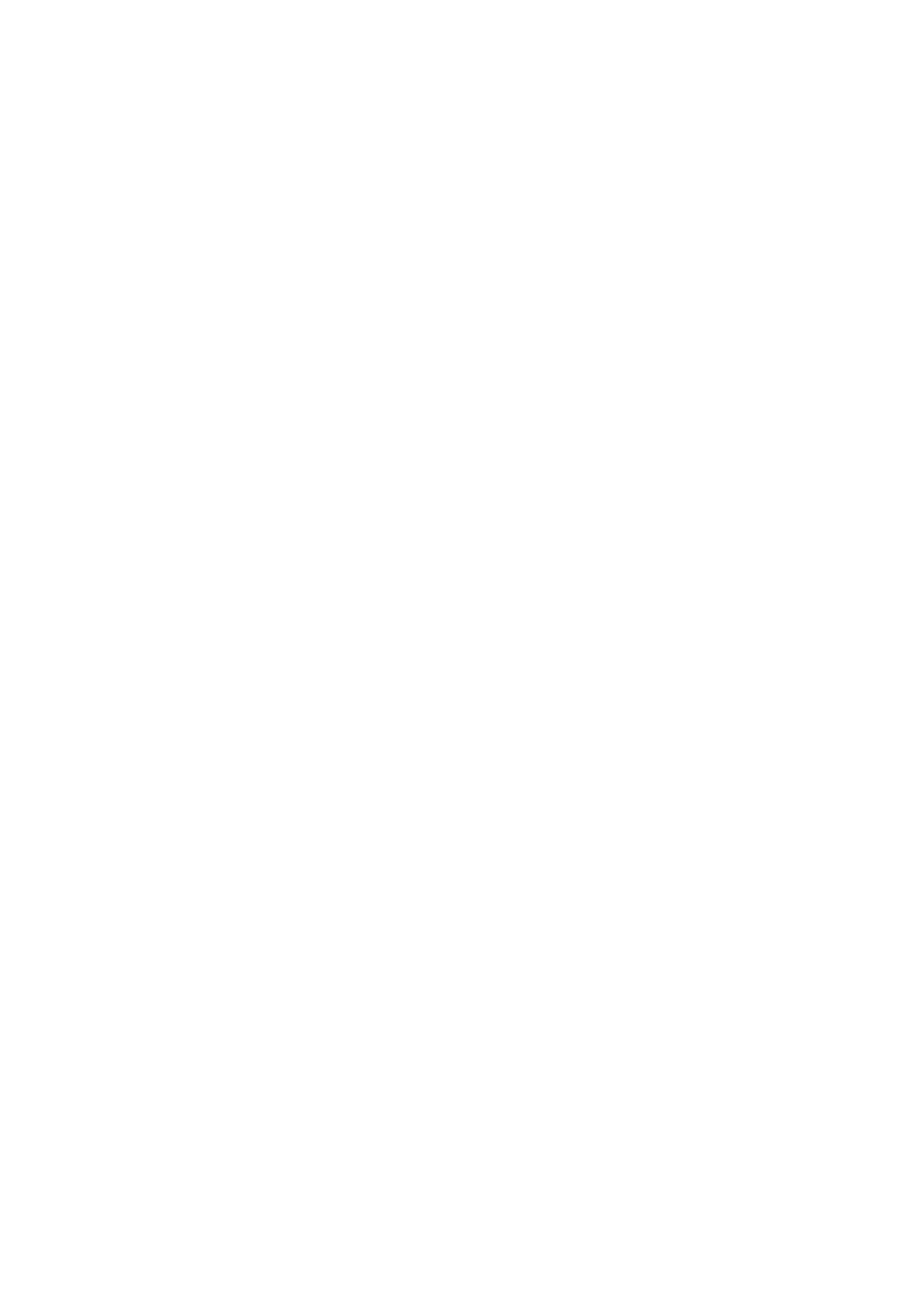# **Building and Construction Industry (Security of Payment) Act 2021**

## **Contents**

|     | Part 1 — Preliminary                                                                     |                |
|-----|------------------------------------------------------------------------------------------|----------------|
|     | Division 1 — Introductory                                                                |                |
| 1.  | Short title                                                                              | $\overline{c}$ |
| 2.  | Commencement                                                                             | $\overline{c}$ |
| 3.  | Object of Act                                                                            | $\overline{2}$ |
|     | Part 5 — Nominating authorities,                                                         |                |
|     | adjudicators and review                                                                  |                |
|     | adjudicators                                                                             |                |
|     | Division $1 -$ Authorisation of nominating<br>authorities                                |                |
| 98. | Making and determining applications for<br>authorisation before commencement of Division | 4              |
|     | <b>Notes</b>                                                                             |                |
|     | Compilation table                                                                        |                |
|     | Uncommenced provisions table                                                             |                |

## **Defined terms**

As at 26 Jun 2021 Version 00-a0-02 Page i Published on www.legislation.wa.gov.au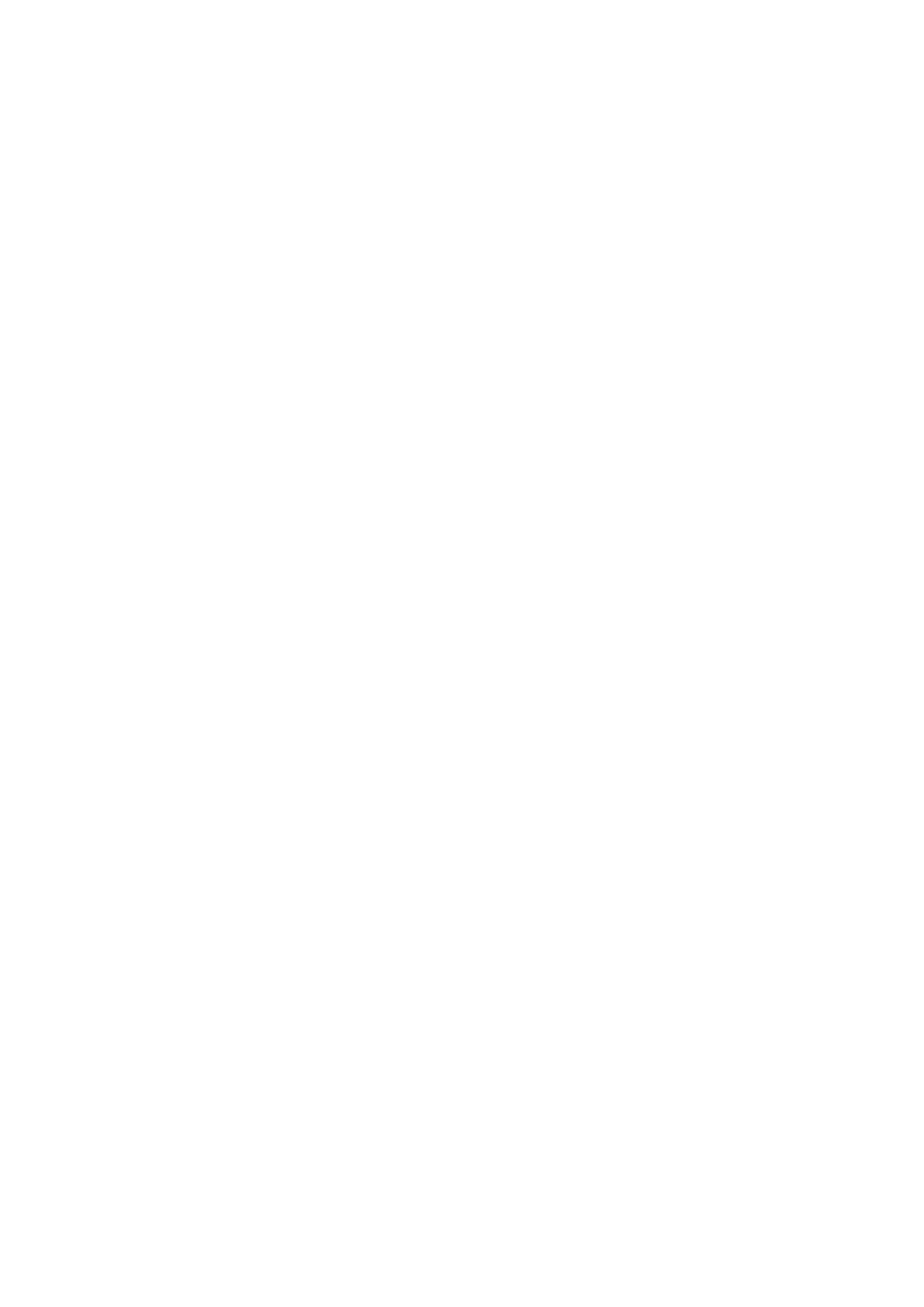Western Australia

## **Building and Construction Industry (Security of Payment) Act 2021**

**An Act to provide an effective and fair process for securing payments under construction contracts in the building and construction industry, and for related purposes.**

As at 26 Jun 2021 Version 00-a0-02 Page 1 Published on www.legislation.wa.gov.au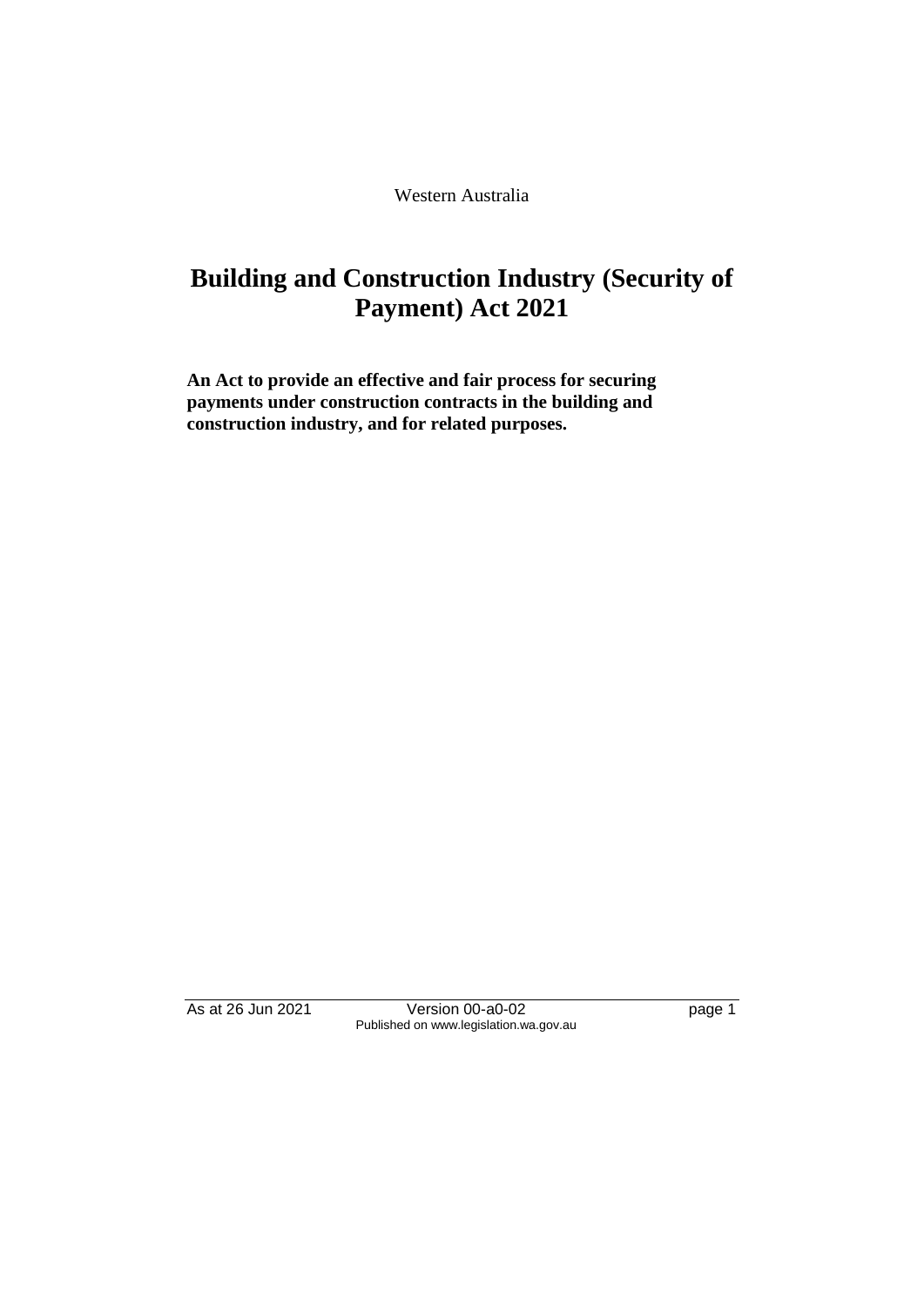|                   | <b>Building and Construction Industry (Security of Payment) Act 2021</b> |
|-------------------|--------------------------------------------------------------------------|
| Part 1            | Preliminary                                                              |
| <b>Division 1</b> | Introductory                                                             |
| s. 1              |                                                                          |

## **Part 1 — Preliminary**

#### **Division 1 — Introductory**

#### **1. Short title**

This is the *Building and Construction Industry (Security of Payment) Act 2021*.

#### **2. Commencement**

This Act comes into operation as follows —

- (a) Part 1 (but only Division  $1$ ) on the day on which this Act receives the Royal Assent (*assent day*);
- (b) Part 5 (but only Division 1 and only section 98) on the day after assent day;
- (c) the rest of the Act on a day fixed by proclamation, and different days may be fixed for different provisions.

#### **3. Object of Act**

- (1) The object of this Act is to provide an effective and fair process for securing payments to persons who undertake to carry out construction work, or to supply related goods and services, in the building and construction industry.
- (2) That object is achieved primarily by
	- (a) giving those persons a statutory entitlement to progress payments; and
	- (b) establishing an expedited procedure for making claims for progress payments, for responding to those claims and for the adjudication of disputed claims; and
	- (c) ensuring money is held on trust if it has been retained to secure the performance of the contractual obligations of those persons; and

page 2 Version 00-a0-02 As at 26 Jun 2021 Published on www.legislation.wa.gov.au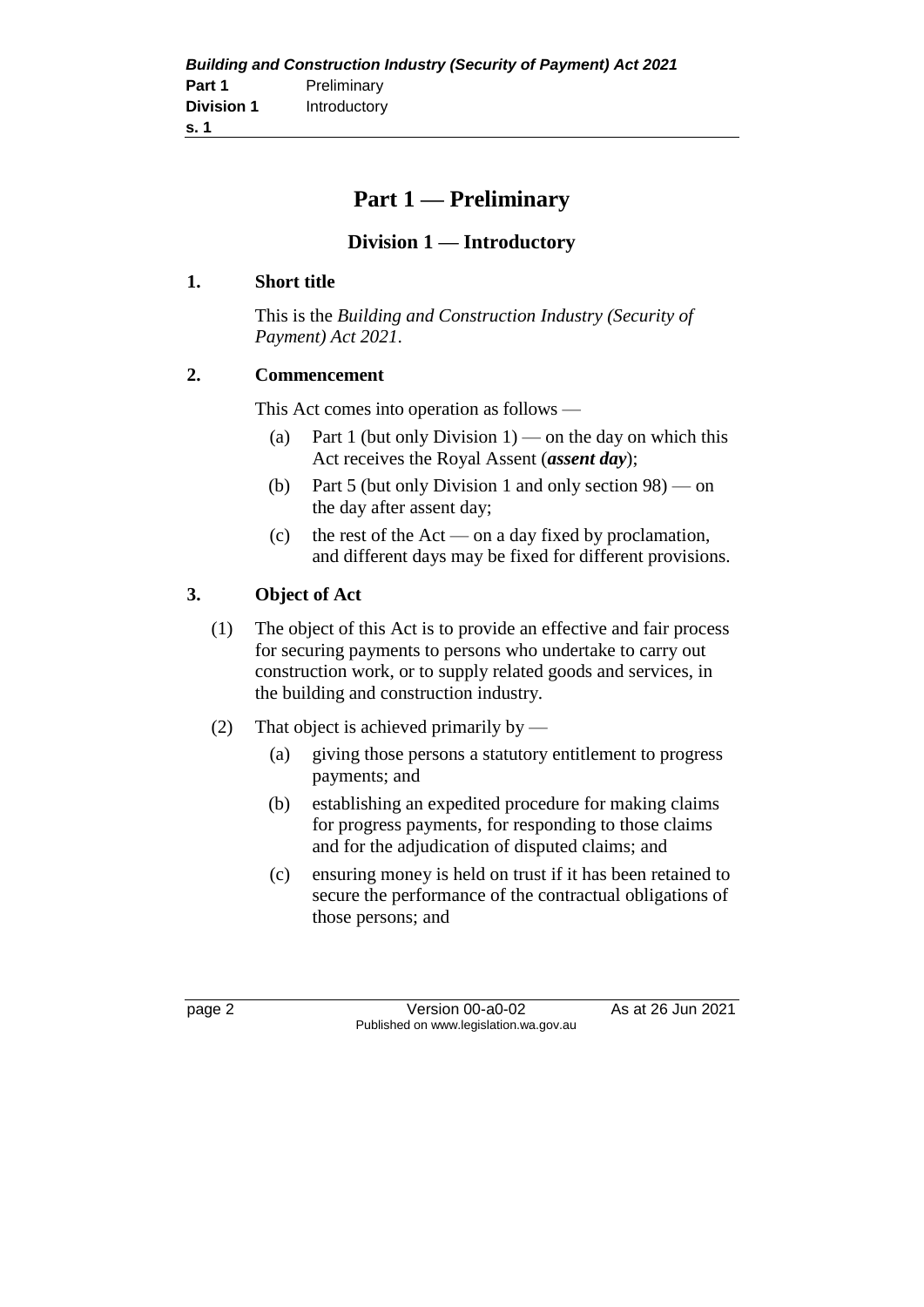(d) giving those persons other statutory entitlements, including the right to suspend work or supply if not paid and to access retained money by substituting a performance bond.

*[Divisions 2 and 3 have not come into operation.]*

*[Parts 2-4 have not come into operation.]*

As at 26 Jun 2021 Version 00-a0-02 Page 3 Published on www.legislation.wa.gov.au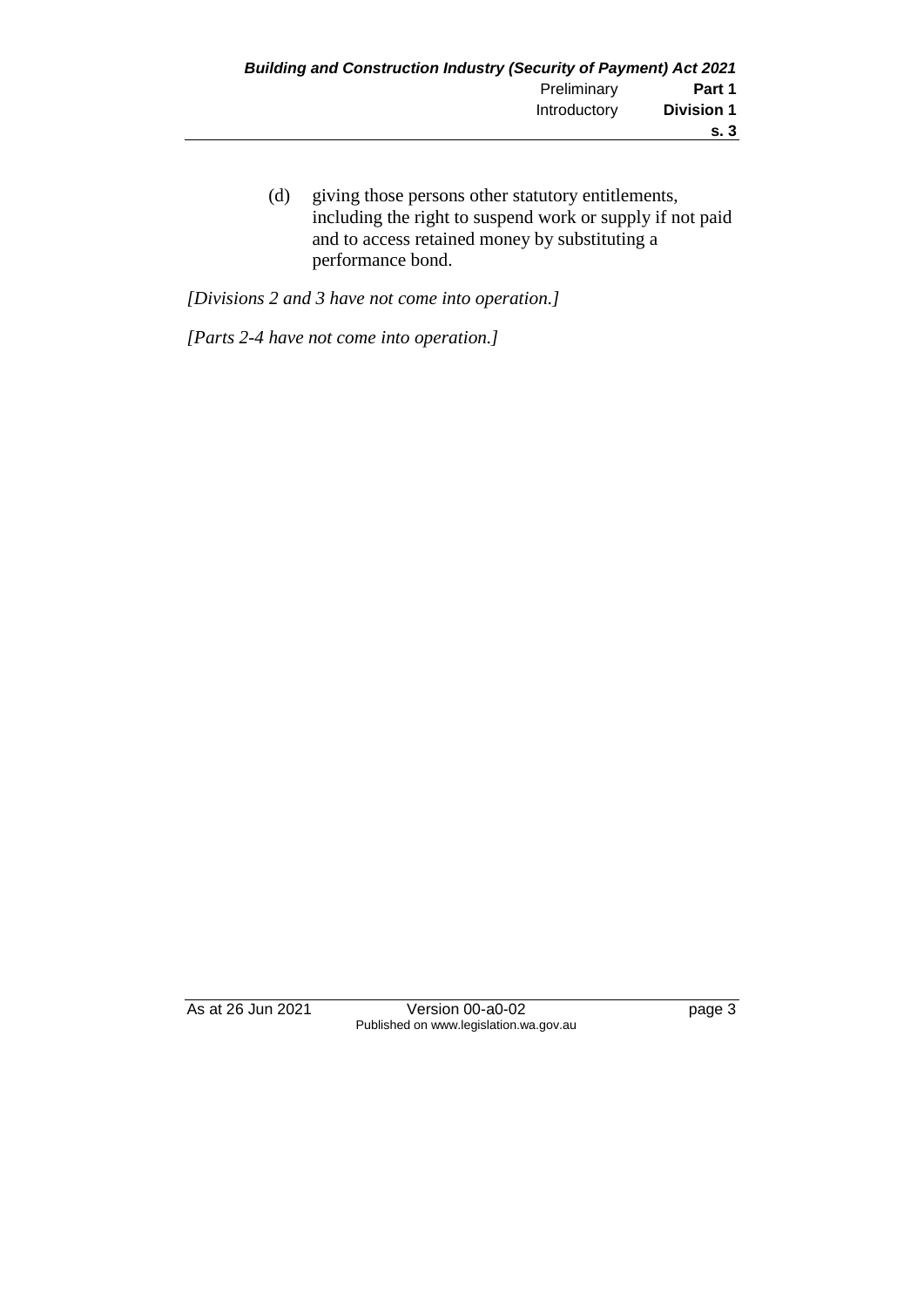## **Part 5 — Nominating authorities, adjudicators and review adjudicators**

#### **Division 1 — Authorisation of nominating authorities**

#### *[88-97. Have not come into operation.]*

#### **98. Making and determining applications for authorisation before commencement of Division**

- (1) An application for authorisation as a nominating authority may be made and determined under this Division before all the provisions of this Division come into operation.
- (2) The application may be made and determined as if all of the provisions of this Act had come into operation, but any determination of the application does not have effect until all of the provisions of this Division come into operation.

*[Division 2 has not come into operation.]*

*[Parts 6 and 7 have not come into operation.]*

page 4 Version 00-a0-02 As at 26 Jun 2021 Published on www.legislation.wa.gov.au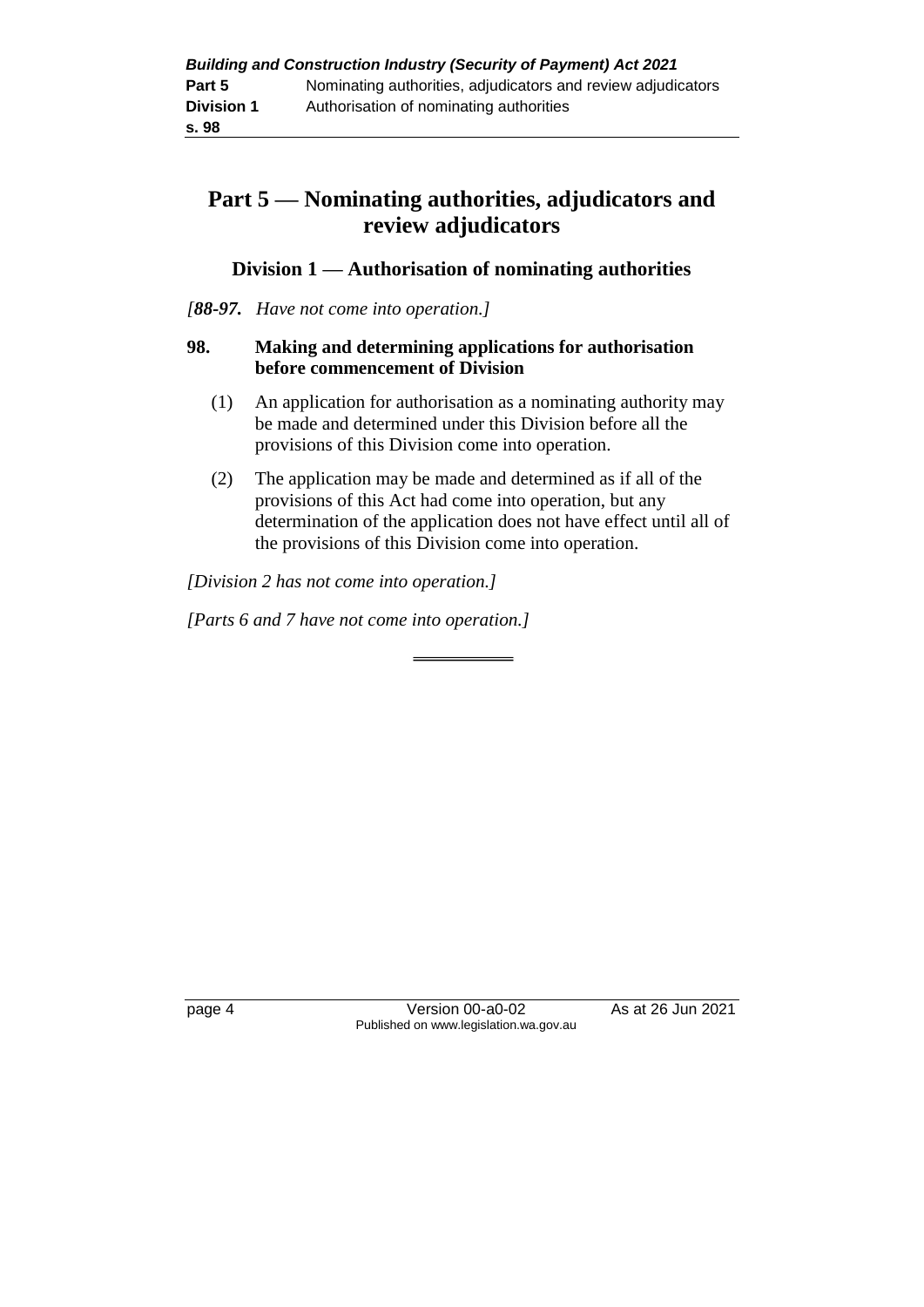## **Notes**

This is a compilation of the *Building and Construction Industry (Security of Payment) Act 2021*. For provisions that have come into operation see the compilation table. For provisions that have not yet come into operation see the uncommenced provisions table.

#### **Compilation table**

| <b>Short title</b>                                                                                                | <b>Number</b><br>and year | Assent | <b>Commencement</b>                                                                                                   |
|-------------------------------------------------------------------------------------------------------------------|---------------------------|--------|-----------------------------------------------------------------------------------------------------------------------|
| <b>Building and Construction</b><br>Industry (Security of<br>Payment) Act 2021 Pt. 1<br>Div. 1 and Pt. $5$ Div. 1 | 4 of 2021                 |        | 25 Jun 2021 Pt. 1 Div. 1: 25 Jun 2021<br>(see s. $2(a)$ );<br>Pt. 5 Div. 1 (s. 98 only):<br>26 Jun 2021 (see s. 2(b)) |
| $(s. 98 \text{ only})$                                                                                            |                           |        |                                                                                                                       |

#### **Uncommenced provisions table**

To view the text of the uncommenced provisions see *Acts as passed* on the WA Legislation website.

| <b>Short title</b>                                                                                                                             | <b>Number</b><br>and year | Assent      | Commencement                                                                                                                                                                                                                                                                                                                                                                                                                                                                                           |
|------------------------------------------------------------------------------------------------------------------------------------------------|---------------------------|-------------|--------------------------------------------------------------------------------------------------------------------------------------------------------------------------------------------------------------------------------------------------------------------------------------------------------------------------------------------------------------------------------------------------------------------------------------------------------------------------------------------------------|
| <b>Building and Construction</b><br><i>Industry (Security of</i><br><i>Payment</i> ) <i>Act 2021</i> (other<br>than Pt. 1 Div. 1 and s. $98$ ) | 4 of 2021                 | 25 Jun 2021 | Pt. 1 Div. 2 and 3, Pt. 2, Pt. 3<br>(other than s. $57, 59-61$ )<br>and 65), s. 88-97, Pt. 5 Div. 2,<br>Pt. $6$ (other than s. 118) and<br>Pt. 7 (other than s. 123 and 124)<br>and Div. 2): $1$ Aug 2022 (see<br>s. 2(c) and SL 2022/78<br>cl. $2(2)(a)$ ;<br>s. 57 and 65, Pt. 4 (other than<br>s. 87), s. 118, 123 and 124 and<br>Pt. 7 Div. 2: 1 Feb 2023<br>(see s. 2(c) and SL $2022/78$<br>cl. $2(2)(b)$ :<br>s. 59-61 and 87: 1 Feb 2024<br>(see s. $2(c)$ and SL $2022/78$ )<br>cl. $2(2)(c)$ |

As at 26 Jun 2021 Version 00-a0-02 Page 5 Published on www.legislation.wa.gov.au